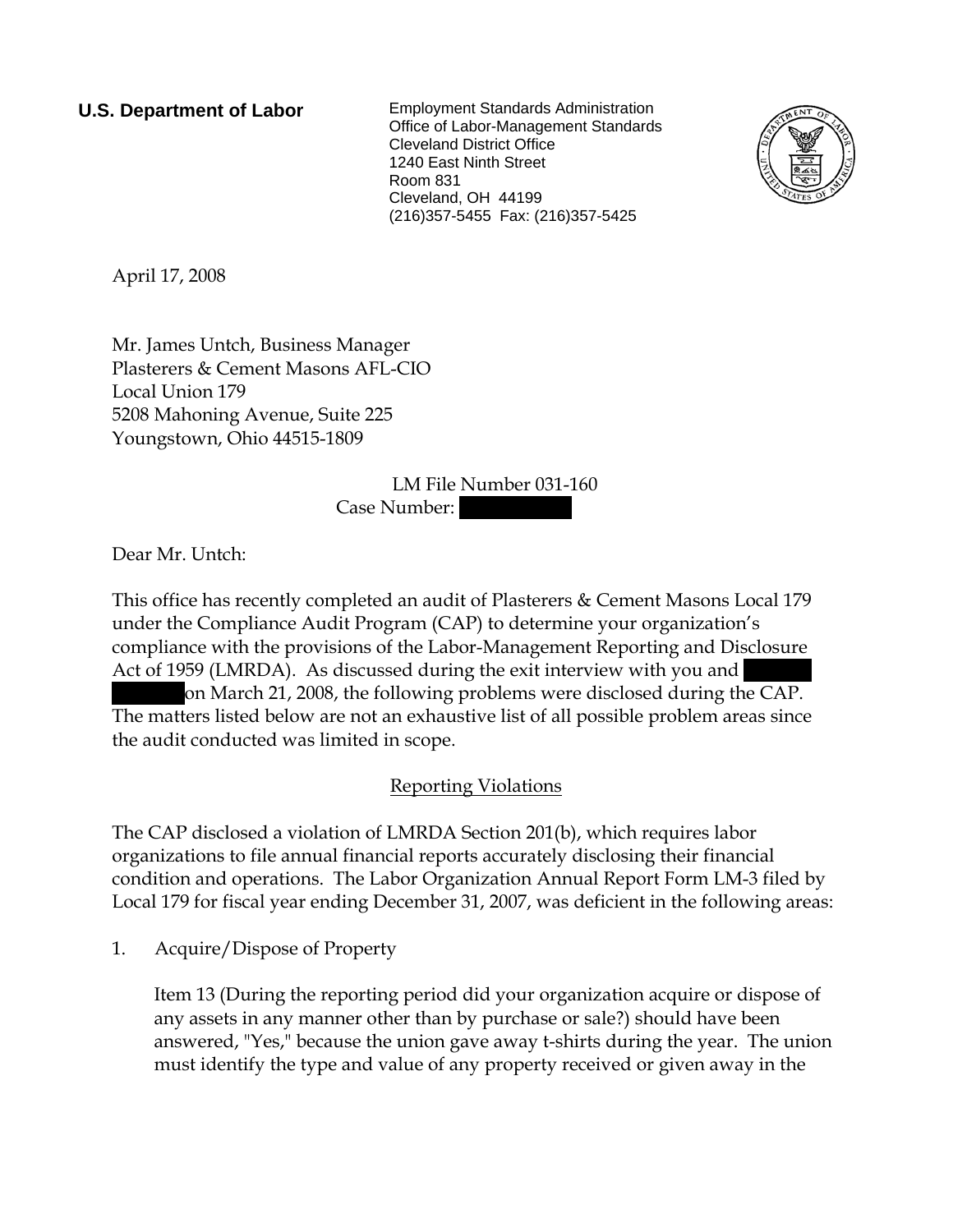Mr. James Untch April 17, 2008 Page 2 of 4

additional information section of the LM report along with the identity of the recipient(s) or donor(s) of such property. The union does not have to itemize every recipient of such giveaways by name. The union can describe the recipients by broad categories if appropriate such as "members" or "new retirees." In addition, the union must report the cost, book value, and trade-in allowance for assets that it traded in.

## 2. Purchase of Assets

Local 179 failed to report correctly the purchase of t-shirts during the audit year 2007. Purchases of assets must be recorded in Item 29 (Fixed Assets) on Statement A and in Item 52 (Purchase of Fixed Assets) on Statement B. In addition, a small description of what was purchased can be entered in Item 56 (Additional Information).

3. Disbursements to Officers

Local 179 did not include some reimbursements to officers totaling at least \$8,580 in the amounts reported Item 24 (All Officers and Disbursements to Officers). It appears the union erroneously reported these payments in Item 54 (Other Disbursements).

The union must report most direct disbursements to Local 179's officers and some indirect disbursements made on behalf of its officers in Item 24. A "direct disbursement" to an officer is a payment made to an officer in the form of cash, property, goods, services, or other things of value. See the instructions for Item 24 for a discussion of certain direct disbursements to officers that do not have to be reported in Item 24. An "indirect disbursement" to an officer is a payment to another party (including a credit card company) for cash, property, goods, services, or other things of value received by or on behalf of an officer. However, indirect disbursements for temporary lodging (such as a union check issued to a hotel) or for transportation by a public carrier (such as an airline) for an officer traveling on union business should be reported in Item 48 (Office and Administrative Expense).

4. Total Receipts

 The audit of Local 179's records for the fiscal year ending December 31, 2007 revealed that total cash receipts were not recorded in the proper categories in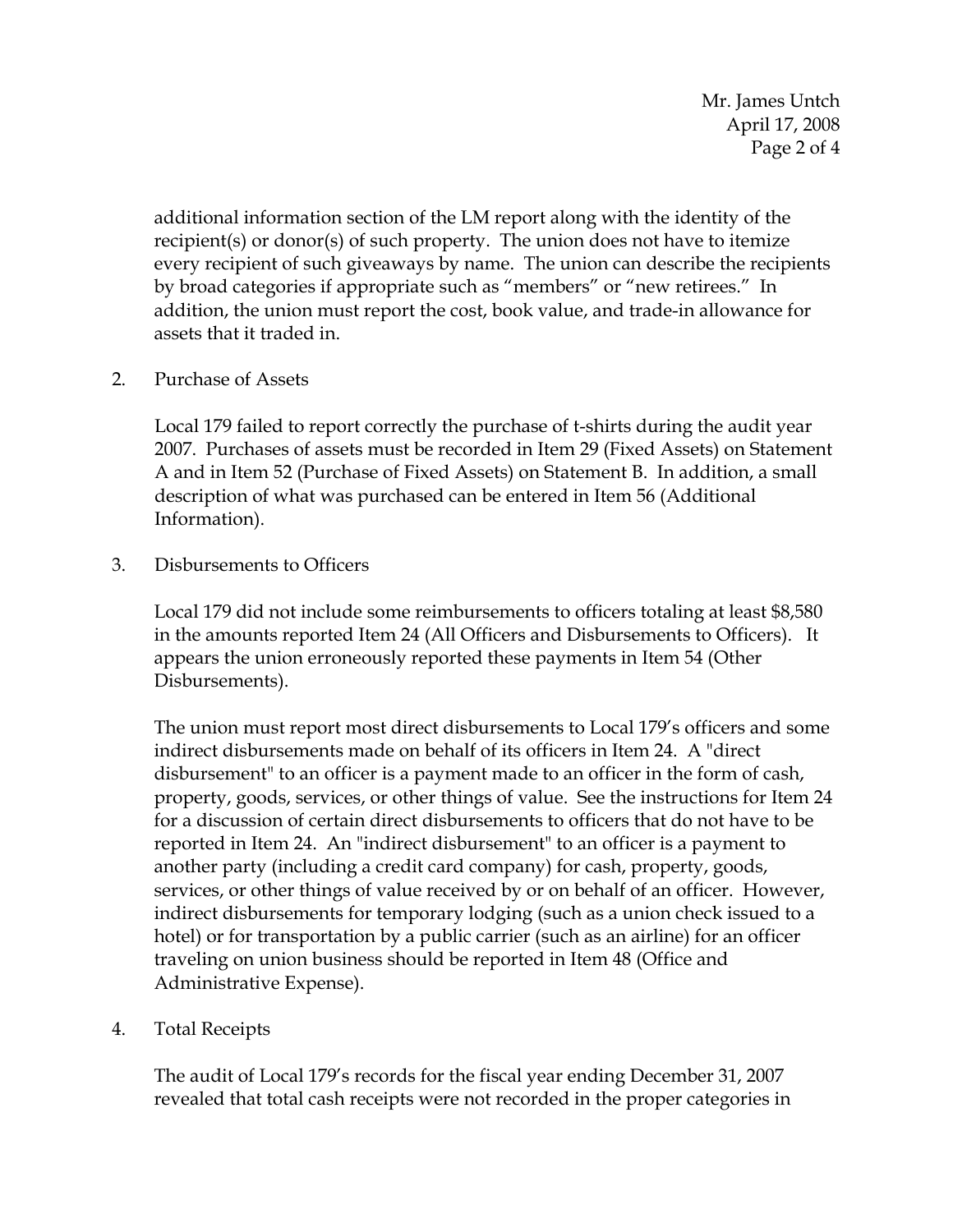Mr. James Untch April 17, 2008 Page 3 of 4

Statement B of the LM-3 report. For example, Item 40 (Fees, Fines, Assessments & Work Permits) was underreported by \$5,760. The receipts that did not classify as dues or interest and dividends were reported in Item 43 (Other Receipts), which consequently was over reported by approximately \$5,274.

## 5. Total Disbursements

The audit of Local 179's records for the fiscal year ending December 31, 2007 revealed that total cash disbursement were not recorded in the proper categories in Statement B of the LM report. For example, Item 50 (Benefits) was over reported by \$5,042 for the health benefits reimbursed directly to a union employee. This amount should have been reported in Item 46 (To Employees). Item 51 (Contributions, Gifts & Grants) was underreported by \$450 for donations made and as mentioned above, the purchase of t-shirts was not properly recorded in Item 52 (Purchase of Investments & Fixed Assets).

Local 179 must file an amended Form LM-3 for fiscal year ending December 31, 2007, to correct the deficient items discussed above. You were advised by Investigator |||||| |||||||| that the reporting forms and instructions are available on the OLMS website (www.olms.dol.gov). The amended Form LM-3 should be submitted to this office at the above address as soon as possible, but not later than April 30, 2008. Before filing, review the report thoroughly to be sure it is complete, accurate, and signed properly with original signatures.

## Other Issues

## Personal use of Credit Cards

 The audit revealed that Local 179 permits officers to use union credit cards to pay for personal expenses. Although officers promptly repaid Local 179 for the personal expenses charged, OLMS does not recommend policies that allow personnel to make personal purchases with union credit cards because this may lead to misuse of union funds.